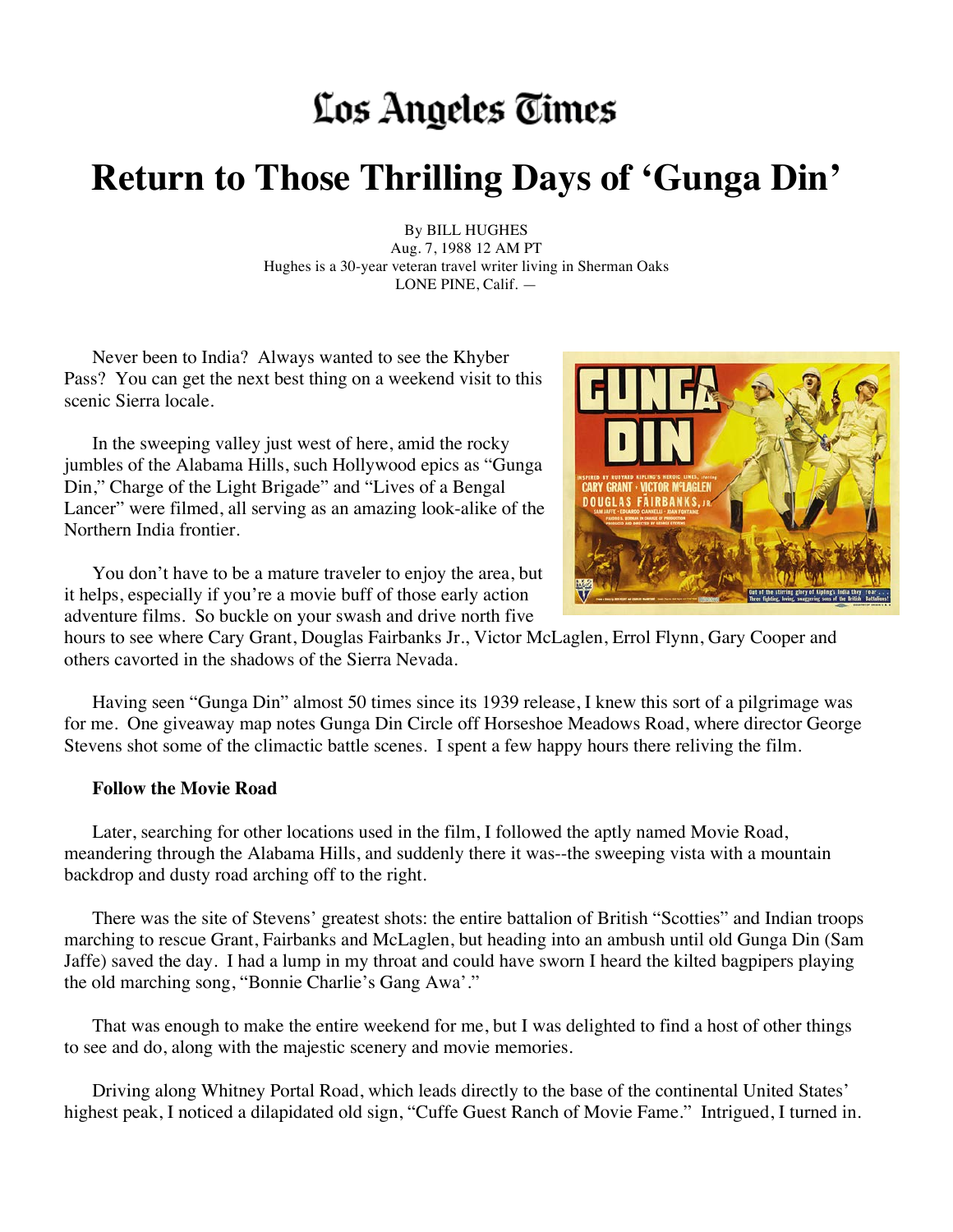Once through the gate I ducked under the cottonwood trees and there, set around the sparkling, rushing waters of Lone Pine Creek, was the ranch. Though it has seen better days, the ranch has a rich history, having once been the hideaway haven for many Hollywood stars of the 1930s, '40s and '50s; it was also used as a set for several films and base camp for many others.

Still heading the operation is a sweet, sometimes feisty octogenarian named Irene Cuffe, whose own show business past includes vaudeville, early radio, TV and movies. She's a story in herself.

The ranch was opened in 1925 by Clarence Badger, Hollywood pioneer and director of such films as "No, No Nanette," "Miss Brewster's Millions" and "The Rainmaker."



Clarence Badger and Clara Bow

During his ownership the ranch was a retreat for such stars as Mabel Normand, Lila Lee, Douglas Fairbanks Sr., Joan Blondell and George Brent.

"They'd come here just for the escape, or to do some trout fishing," Cuffe said, "sometimes a bunch at a time. And when there was filming nearby, they'd all stay here and have big parties.

"They made millionaires of the folks who owned the drugstore in Lone Pine because that was the only place for miles to buy liquor."

Then she told me something that almost broke my heart. "After they were done filming 'Gunga Din' (the set was right down the road), they left most of the sets on our property. They were there for years . . . but then we just got rid of them. I'm sorry now we did that."

So was I, as just a brick or wooded slat would have been like a holy relic for me.



Irene and Lesley Cuffe

Irene Cuffe and her husband, Lesley E. Cuffe, who was associated with Paramount Studios and also worked closely with Cecil B. DeMille, bought the ranch in 1943 and continued catering to Hollywood.

"Gene Autry used the ranch as his headquarters for many of the Westerns he filmed around here," said Cuffe. "He used to have his name painted high on the rocks up there . . . but it's all worn off now."

The last major film shot at the ranch was "I Died a Thousand Times" in 1955, with Shelley Winters, Jack Palance and Lee Marvin. It was a remake of the Humphrey Bogart/Ida Lupino movie, "High Sierra."

"That Lee Marvin," Cuffe said, "he just loved to fish here."

Before Lesley E. Cuffe's death in 1949 the Cuffes operated theaters in

Palm Springs, Lake Arrowhead and on Catalina Island. Irene, whose stage name was **Irene Powell**, appeared in some of the shows. Her brochure still notes that she "made a hit in